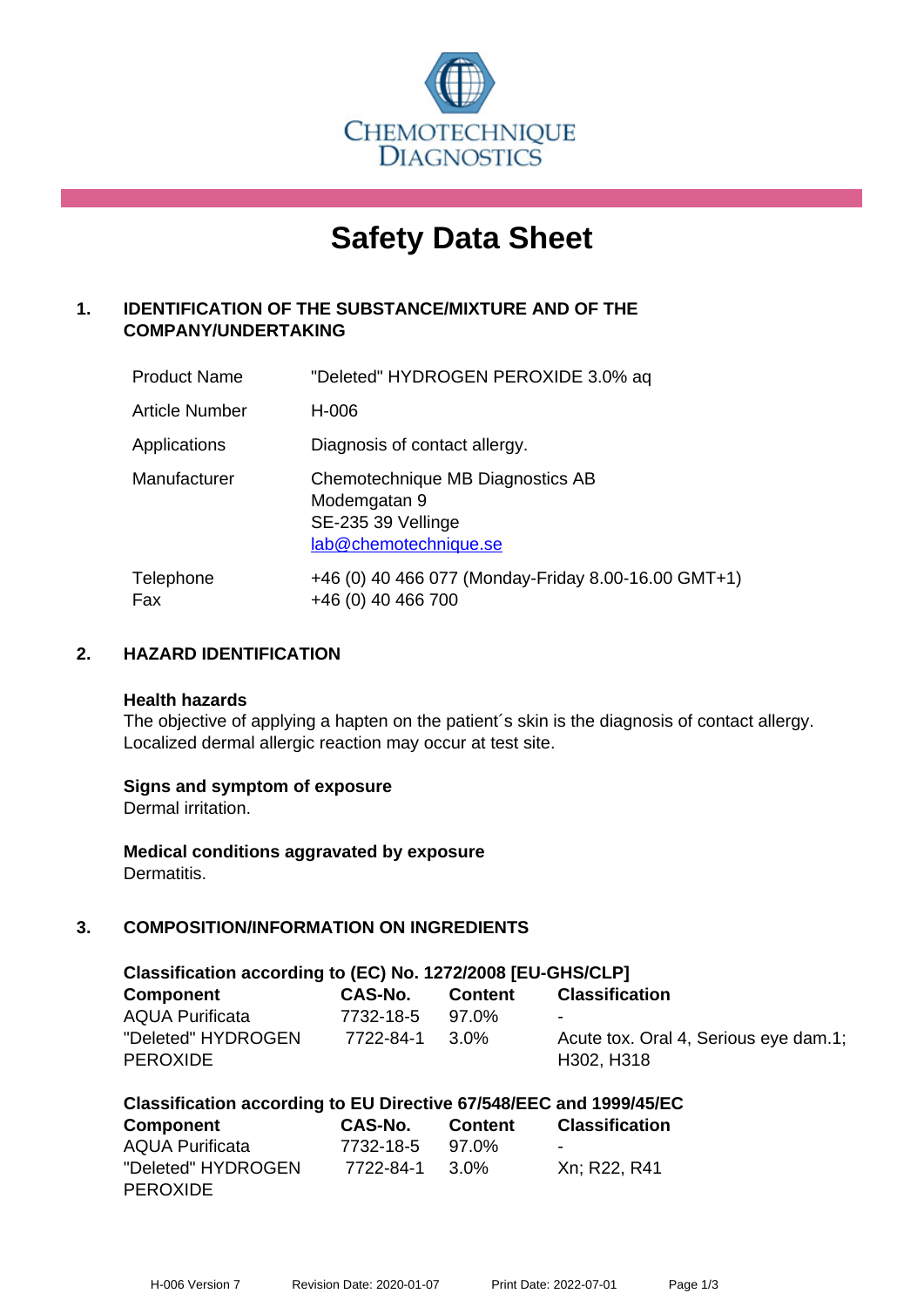#### **4. FIRST AID MEASURES**

**Emergency and first aid procedures** Obtain medical attention.

## **5. FIRE-FIGHTING MEASURES\***

No data available.

## **6. ACCIDENTAL RELEASES MEASURES**

**Steps to be taken if material is released or spilled** Contain and place in a closed container.

# **7. HANDLING AND STORAGE**

**Precautions to be taken in handling and storage** Store dark at 5-8°C. Avoid extended exposure to light. Store in a well-sealed container. FOR EXTERNAL USE ONLY.

# **8. EXPOSURE CONTROLS/PERSONAL PROTECTION**

**Respiratory protection** Not required.

**Ventilation** Local exhaust.

#### **Protective gloves** Disposal gloves.

**Eye protection** Not required with normal use.

#### **Work/Hygienic practices**

Wash hands after each use.

#### **9. PHYSICAL AND CHEMICAL PROPERTIES**

| Appearance | Transparent, Colorless Liquid |
|------------|-------------------------------|
| Odour      | Odourless                     |

| Boiling point*       |
|----------------------|
| Flash point*         |
| Self ignition*       |
| Danger of explosion* |
| Density*             |

 $100^{\circ}$ C >No data available. Product does not self ignite. Product does not present as an explosion hazard. 1.0 g/cm $<sup>3</sup>$ </sup>

\*Data is shown for AQUA Purificata only

#### **10. STABILITY AND REACTIVITY**